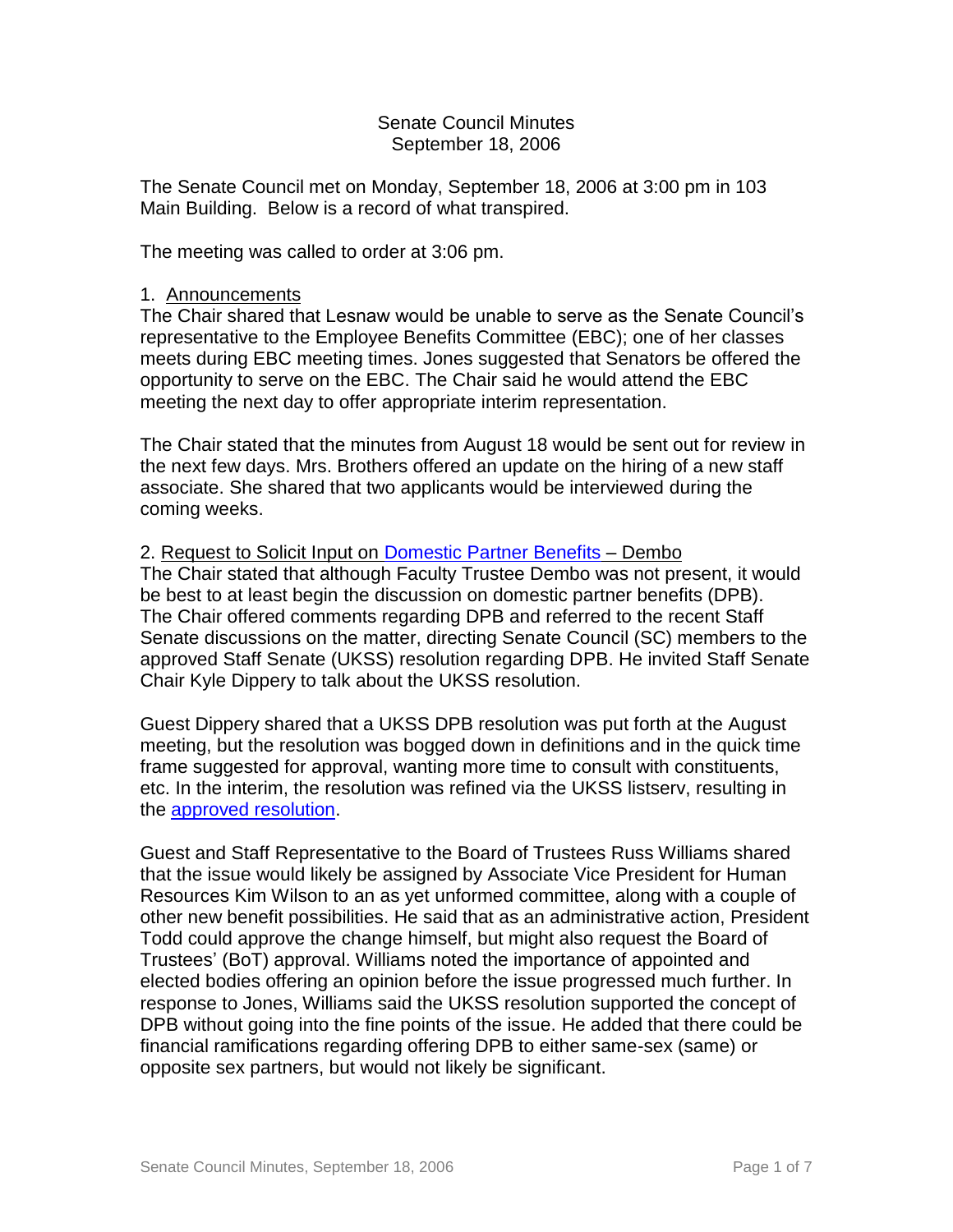There was brief discussion regarding which KY higher education schools might offer DPB, and the rationale behind the past University Senate (Senate) decision to expand the definition of "household" as it related to educational reasons. Lesnaw asked if there was any firm data available relating to offering DPB. She wondered how UK would define a domestic partnership and expressed concern that DPB were being discussed while the retiree health benefit package was being lessened. Williams said that her comments were very similar to those made by Staff Senate members. He added that there were forms that could be modified to be used as an affidavit or statement of a domestic partnership.

Williams stated that the University of Iowa implemented DPB. Approximately 20 same-sex couples and about 150 opposite-sex couples came forward, with an overall impact of about \$500,000; he opined that UK would have a similar experience. Lesnaw stated that she wanted any motion to include both sameand opposite-sex couples.

The Chair stated that a motion could be put forth to help focus discussion. He added that the Senate Council needed to decide first on whether or not to act, and then on what action should be taken. He said that the SC had a number of options: have an opinion distinct from that of the Senate; put forth some type of motion to propose to the Senate; or send the issue of DPB to the Senate with no recommendation.

Lesnaw initiated a brief discussion regarding the specific language used in the communication from the Office of the President to both Dippery and the Chair and how best to respond to the campus discussion on DPB. Yanarella stated that regardless of any possible flack from various groups, it would be a worthy issue to take a stand on. Randall said that UK was owned by the people of the Commonwealth as their flagship university, and that citizens had made known a collective opinion regarding domestic partnerships. He said that although there were issues that UK should be out in front on, the issue of DPB did not morally fit with the accord of the people of the Commonwealth.

Chair stated that he was relatively sure that sexual orientation was explicitly included in the UK's equal opportunity statement. Williams confirmed that UK included sexual orientation in the equal opportunity statement. Thelin spoke against basing our actions on what the result of a plebiscite would be and stated that some things should not be based on majority opinion but on principles and convictions.

Michael **moved** that the Senate Council take no position on the issue. He stated emphatically that it was not the province of the SC to discuss benefit offerings, DPB in this case. He said that even though Jones had offered information regarding how DPB could be part of the SC's purview, Michael was still uncomfortable making an official SC statement on the issue; the statement was not addressing inclusiveness as it would be related educationally, but rather with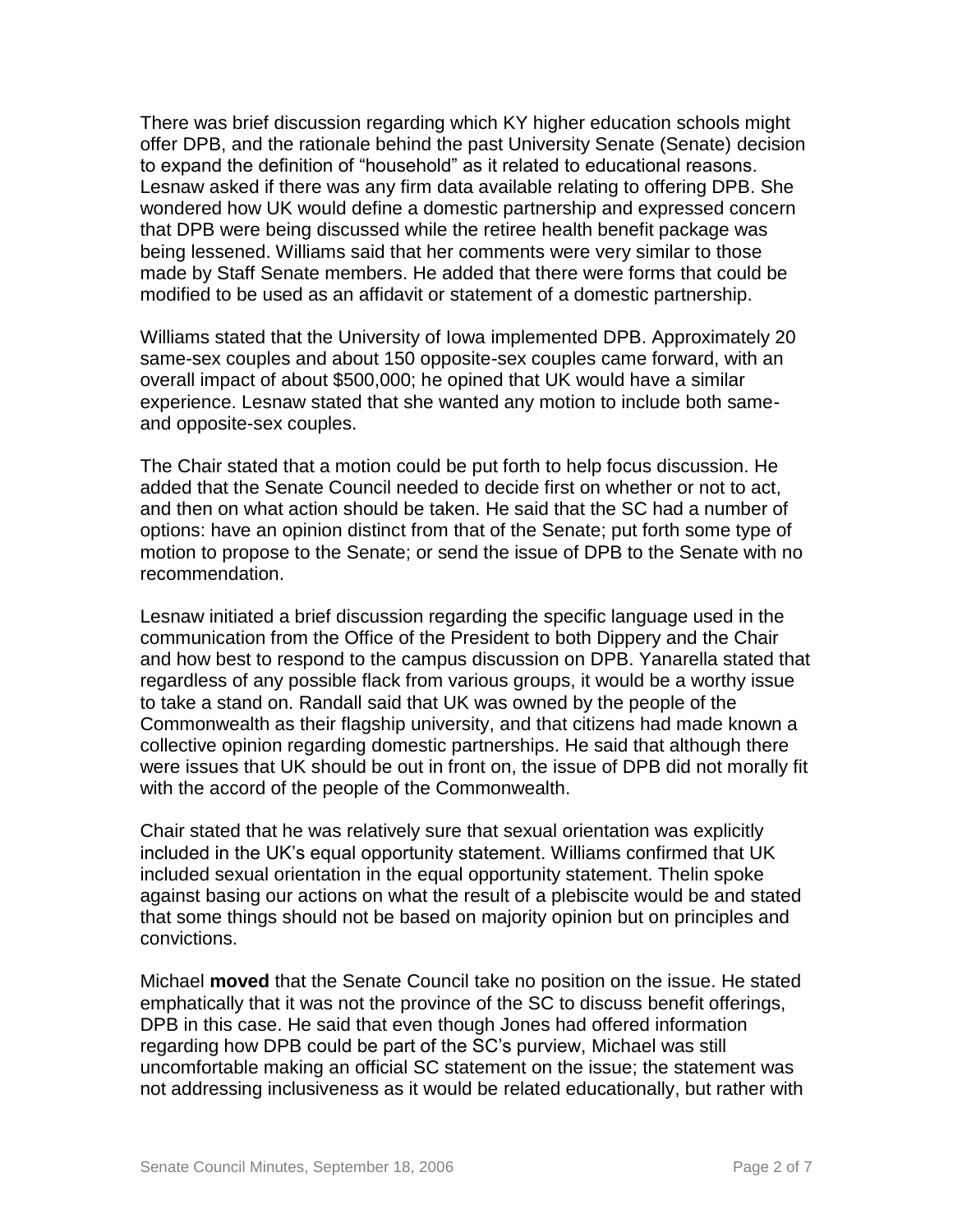the human resources aspect of it. He said that it would be most appropriate for individual faculty members to offer comments on it. Michael said that the University of Louisville's recent decision to offer DPB was not an acceptable reason for the Senate Council to discuss it. The motion **died** for **lack of a second**.

Michael requested from the Chair a point of order regarding justification for allowing a discussion on DPB. He stated that the discussion was out of order and that the SC should move to the next agenda item. The Chair said that he had read the listserv discussions regarding the appropriateness of the SC discussing DPB. He declared that the Administration had brought the issue of employee benefits to the faculty through addresses at the University Senate, so the issue of DP benefits would also be in its domain. Thelin stated that although while there was precedent for watching what other institutions did, it was not in itself not a reason to begin a discussion. However, it should not be a reason to not discuss the issue either.

Lesnaw applauded Provost Subbaswamy's openness with the SC on various issues and requesting its opinion. She added that she was equally pleased when President Todd requests an opinion on an issue. She acknowledged that approval or disapproval was not appropriate in this case, but stated that the more the Administration solicits the opinion of faculty, represented by the Senate Council and Senate, the better the whole educational effort will be. She spoke strongly in favor of responding to requests for opinions. Jones expressed complete agreement with Lesnaw's comments.

Dippery shared that similar sentiments were expressed at the UKSS meeting. The original UKSS resolution included language that indicated approval of DPB. He stated that the final resolution simply offered support.

Lesnaw **moved** that the Senate Council express to President Todd its support of offering benefits to domestic partners, including same sex and opposite sex partners. Faculty trustee Yanarella **seconded**. In response to Thelin, Lesnaw explained that she specifically mentioned both same- and opposite-sex domestic partners. Yanarella offered a **friendly amendment** that the motion state that the University Senate also be assayed as to its position on the issue of UK offering domestic partner benefits. Jones **seconded**. Yanarella stated that the friendly amendment would ensure that the Senate as a whole would be given an opportunity to offer an opinion, separate from that of the SC. Jones confirmed that the SC opinion would be transmitted separately.

Yanarella stated that with all due respect to opposing opinions, he was of the belief that DPB was profoundly a faculty issue, one that was deeply important to faculty peers. He said the SC should take a stand on DPB; many faculty had advocated DPB for years. Yanarella spoke for the amendment and the motion itself.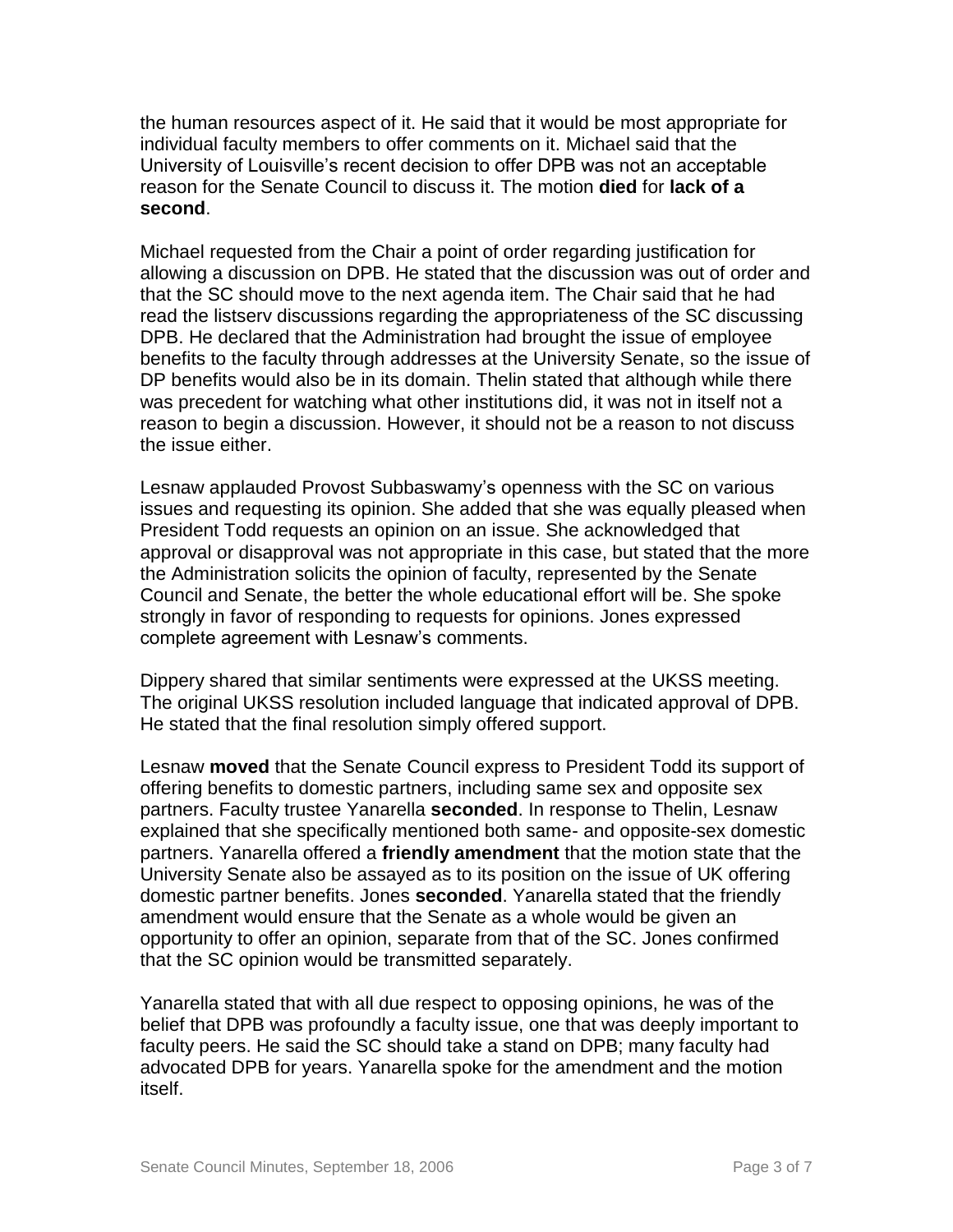There being no more discussion, a **vote** was taken on the amendment requesting a University Senate opinion on domestic partner benefits. The motion **passed** unanimously. After some discussion, it was decided that the final motion would be sent to President Todd and carbon-copied to Associate Vice President for Human Resources Wilson. Jones confirmed that the letter would go to the President shortly after the meeting, and also be shown to the Senate. Michael again expressed deep concern with any discussion of DPB by the SC. He said that he did not feel that he represented his college on matters of benefits, and that the credentials of the SC would be damaged by discussing non-educational matters.

A **vote** was taken on the motion that the Senate Council express to President Todd its support of offering benefits to domestic partners, including same sex and opposite sex partners, and that the University Senate also be assayed as to its position on the issue of UK offering domestic partner benefits. The motion **passed**, with six in favor and one against.

## 3. [GERA Final Report](http://www.uky.edu/USC/New/files/20060918/GERA%20Final%20Report.pdf)

The Chair asked Yanarella (also GERA Committee co-Chair) to offer an outline of the General Education and Reform and Assessment Committee (GERA). Yanarella recapped the purpose and timeline of GERA. GERA emerged as a joint SC/Provost committee, charged with planning and coordinating a campus conversation and a way of incorporating assessment components into any new general education program. GERA was not intended to implement, have budget authority or make any decisions, nor was it intended to be a long-term committee or make recommendations to the Administration. Yanarella stated that GERA worked within those boundaries and sponsored a host of activities around campus:

- Conducted a faculty survey on the University Studies Program (USP) and found a questioning of the continued viability of USP;
- Coordinated 15 campus forums to catalyze discussion on the External Review Committee's Report; the forums were held from January through April 2006, with two forums having been held for the very large College of Arts & Sciences;
- Hosted a website that was kept up to date with summaries of the forums, and a page of library resources related to the general topic and other items;
- $\bullet$ Underwrote an eight-person team's involvement in the American Association of Colleges and Universities' Institute on General Education over the summer, which further leavened discussion on general education reform; and
- $\bullet$ Hosted and directed a Planning Process Workshop in August 2006 to explore the essential items of general education, essential skills and assessment maters appropriate to the 21<sup>st</sup> century.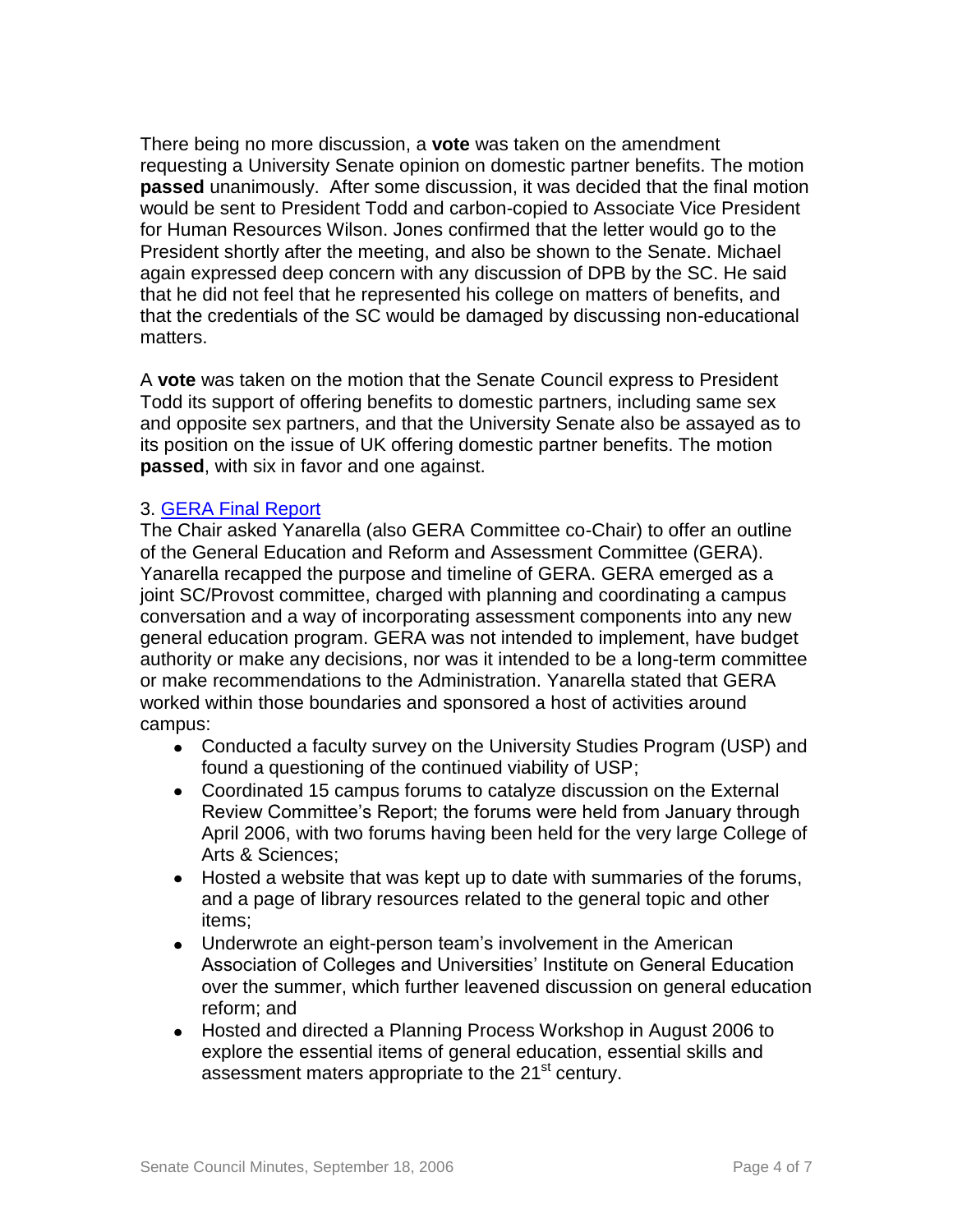Yanarella opined that GERA performed all these things with hope and modesty and strove hard to create a deliberate process but also give due regard to not running ahead of faculty consensus. Virtually everything done by GERA was put on the website, including meeting minutes; any faculty member was given a ready means for learning about GERA activities. Currently, GERA was preparing to close up shop and was looking for another body with an as yet undesignated charge to continue efforts to improve general education, and was looking to the Provost and the SC to set the foundations of the next phase.

The report did not include any outline set of imperatives, but Yanarella offered the following suggestions for future steps:

- 1. Continuity with initial phases should be a priority, in part to avoid redoing what had already been done. A subsequent committee should build on the information gathered regarding general education itself, as well as faculty views;
- 2. Designate faculty bodies for responsibility in developing curriculum design and implementation planning;
- 3. Determine the place and relative roles of Colleges and majors with regard to general education curriculum responsibilities;
- 4. Consider how opportunities for faculty development and graduate student training be incorporated into general education reform so that they can be involved in any new courses; and
- 5. Work with Provost Subbaswamy and President Todd in calibrating faculty resources and financial support in the context of significantly increasing freshman enrolments. While GERA tried to keep finances at bay at the beginning, believing it not being pertinent at the outset, the issue of funding would loom larger as more decisions were made. Thus far, however, President Todd had shown a measure of monetary and symbolic support.

Yanarella asked that the SC receive the final report, forward it to the Senate for review and consideration, and work with the Provost to take the general education initiative to the next level of examination and articulation.

The Chair noted that the External Review Committee's Final Report was presented to the Senate. He explained that because GERA was a joint committee of the Senate Council, the final report would not necessarily be given to the Senate.

Yanarella **moved** that that the Senate Council: receive the GERA Final Report; forward it to it to the University Senate for review and consideration; and work with the Provost to take the general education initiative to the next level of articulation and examination. He agreed to the Chair's suggestion that the motion be separated into two parts. Jones **seconded** the motion that the Senate Council receive the GERA Final Report and forward it to it to the University Senate for review and consideration. The motion **carried** unanimously.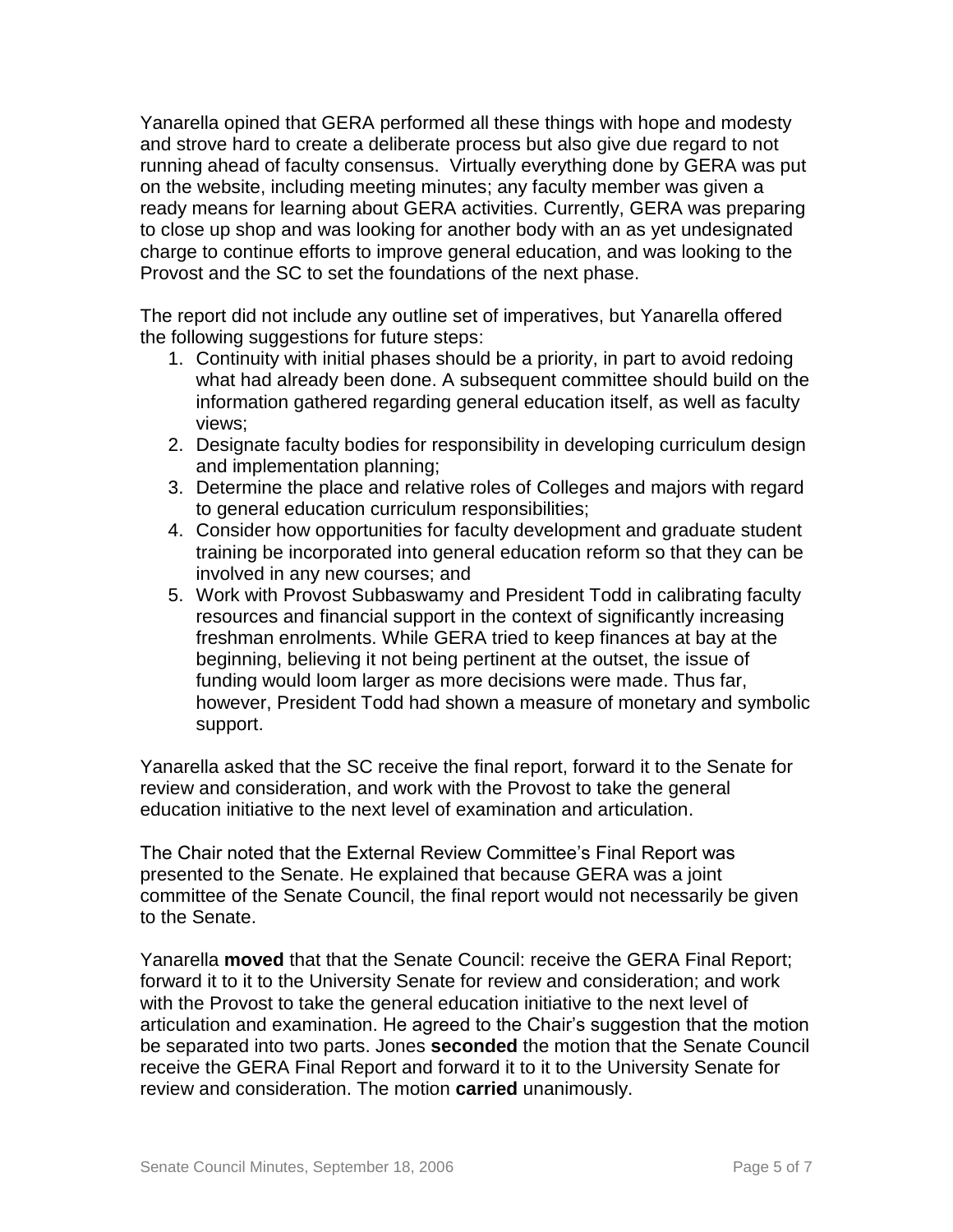Yanarella then **moved** that, with attention to general comments offered in the University Senate's review of GERA's Final Report, the Senate Council would work with the Provost to take the general education initiative to the next level of examination and articulation. Lesnaw **seconded**. Lesnaw offered a friendly amendment to insert "forthcoming" before "University Senate." Yanarella and Jones **accepted**. A vote was taken on the motion for the Senate Council, with attention to general comments offered in the forthcoming University Senate's review of GERA's Final Report, work with the Provost to take the general education initiative to the next level of examination and articulation. The motion **carried** unanimously.

On behalf of the GERA Committee, which had worked very hard and within broad boundaries, Yanarella offered appreciation for the Senate Council's actions.

## 5. [Change to](http://www.uky.edu/USC/New/files/20060918/SR_5_1_8_5.pdf) *SR 5.1.8.5*

After some discussion, it became apparent that the proposed change to the *Senate Rules* (*SRs*) should first be reviewed by the Senate's Retroactive Withdrawal Application Committee. Lesnaw **moved** that such an action take place. Jones **seconded**. A **vote** was taken on the motion to request that the Senate's Retroactive Withdrawal Application Committee review the proposed changes to *SR 5.1.8.5*. The motion **passed** unanimously.

### 6. Proposed Vice President for Institutional Diversity

The Chair shared that the Provost had asked the SC to endorse or offer input on the new proposed position of Vice President for Institutional Diversity. The Chair related that he, Vice Chair Grabau, Associate Provost for Faculty Affairs Heidi Anderson and Provost Subbaswamy sat down and discussed some questions raised by Senate Council members. Grabau had summarized the meeting in an email to the Chair, who then forwarded it to Senate Council members. The Provost requested input before the Board of Trustees' (BoT) October meeting.

Jones confirmed that Grabau's email answered all the questions raised. In response to a concern by Lesnaw, the Chair explained that after a national search is conducted and the position of Vice President for Institutional Diversity is filled, the current position of Associate Provost for Multicultural and Academic Affairs shall be eliminated.

Lesnaw **moved** that the Senate Council support the proposed creation of a position for a Vice President for Institutional Diversity, as was outlined in the letter circulated to Senate Council members. Harley **seconded**. The motion **carried**, with six in favor and one abstention.

#### 6. Legislation on Public Access to Federally Funded Research

The Chair shared that his intent in placing this item on the agenda was for the SC to confirm the decision reached on its listserv to refer the issue of legislation on